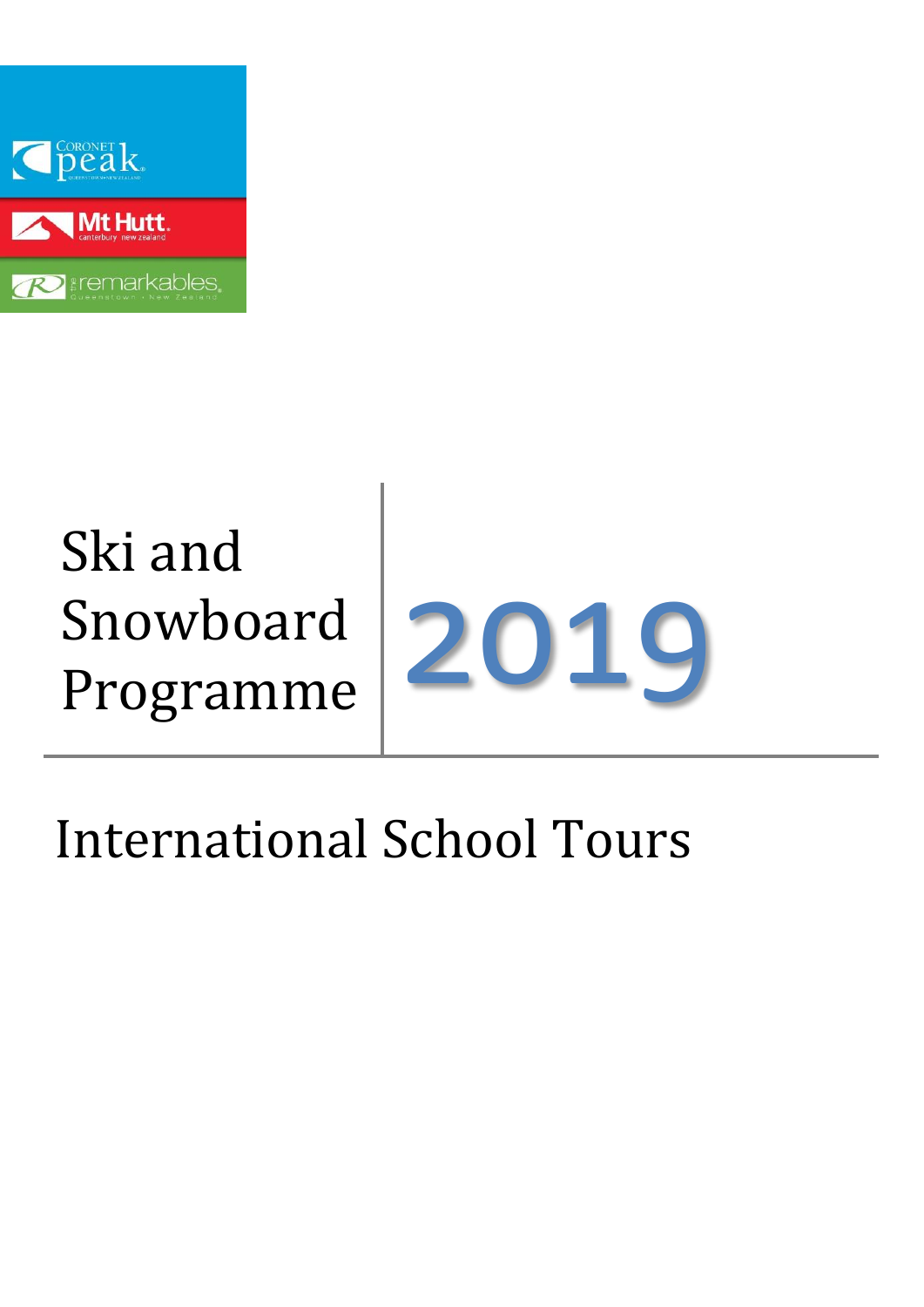### **INTRODUCTION**

Coronet Peak, Mt Hutt and The Remarkables collectively offer the ultimate New Zealand skiing and snowboarding experience. Three distinct ski areas located near two unique resort towns - Coronet Peak and The Remarkables in Queenstown and Mt Hutt in Methven, Canterbury.

These three ski areas are owned and operated by South Island Company, NZSki Ltd (NZSki). The company is committed to the on-going development of the ski areas, their industry partners and local resort communities.

Extensive capital investment in recent years has considerably upgraded the infrastructure at all three mountains. Investing heavily in its staff, facilities, snowmaking, grooming, transport and rental equipment to ensure that our guest experience is the best it can possibly be. Coronet Peak, Mt Hutt and The Remarkables offer a premier winter holiday, usually from early June to early-October.

NZSki is committed to nurturing and developing the next generation of young skiers and snowboarders. Our international schools ski and snowboard programme introduces thousands of students each season to winter sports and our wonderful alpine environment in New Zealand. This document will provide some useful information for School Group Coordinators who are thinking about bringing a group of secondary school students on a snow sports trip to New Zealand.

#### **WHERE WE ARE**

Mt Hutt ski area is a 40 minute drive from the small resort town of Methven where most groups and visitors base themselves. Christchurch provides the best flight accessto Mt Hutt from all major Australian cities and is an easy one hour drive along the Canterbury plains to Methven.

Coronet Peak and The Remarkables are the closest ski areas to the world class resort Queenstown. Regular direct flights from Australia to Queenstown provide easy access only 3 hours flight time away from Australia's East Coast cities. Coronet Peak is a short 30 minute drive from Queenstown on a fully sealed access road and The Remarkables is a 45 minute drive from Queenstown, with an access road sealed most of the way up.

With NZSki you can even mix and match and ski/snowboard all three mountains during your trip! The drive time between Methven and Queenstown is approximately 5 hours on one of the most scenic roads in New Zealand. We recommend this drive is done during daylight hours to take advantage of the stunning views along the way.

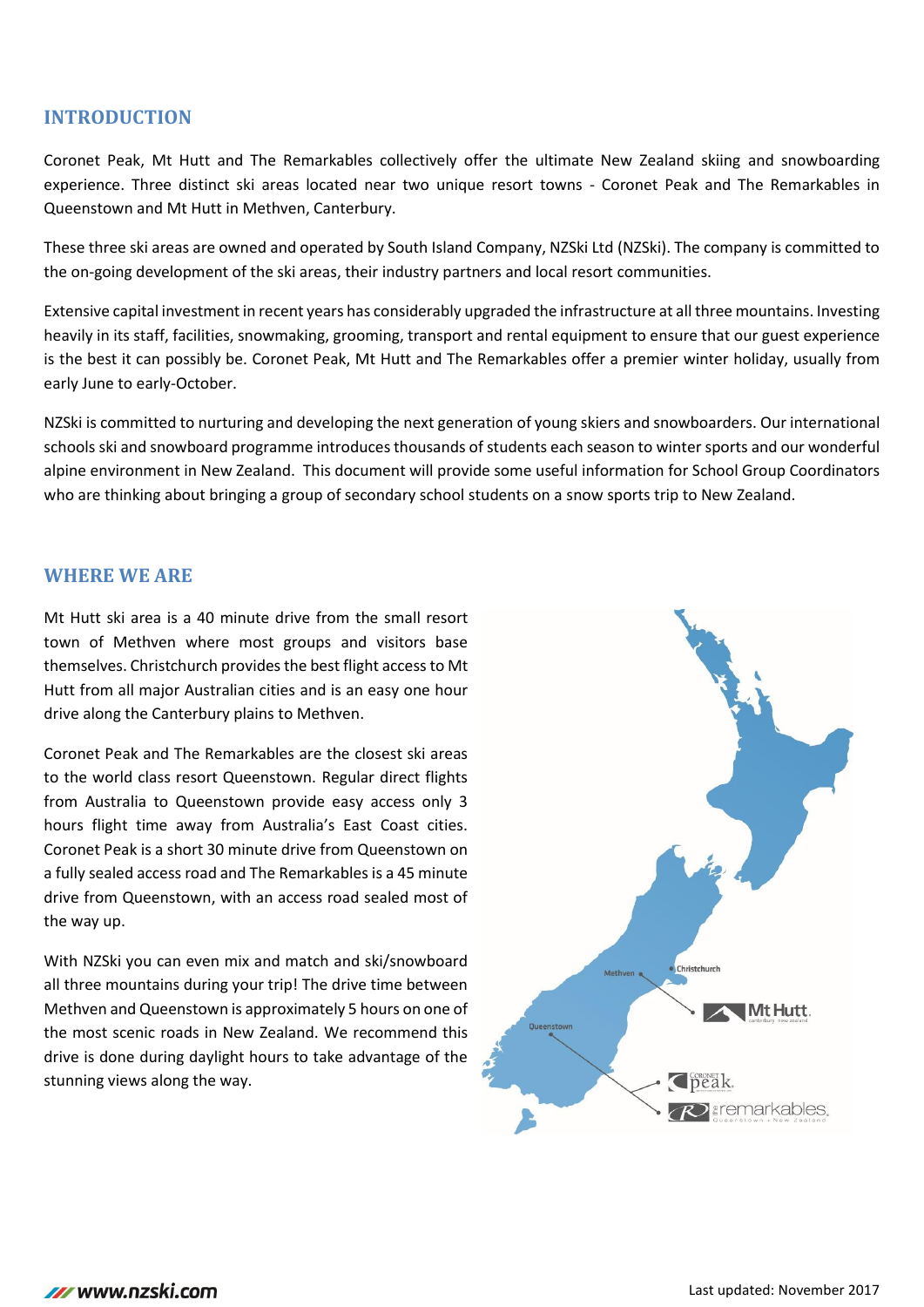# **WHY BRING YOUR SCHOOL TO OUR MOUNTAINS?**

At NZSki, we understand that organising group ski trips can be daunting. We strive to make everyone's snow experience fun and memorable, so our systems are specially designed to make the process of getting on snow as simple and streamlined as possible, no matter which ski area you're visiting.

When you book with NZSki, our on-mountain Sales and Reservations Coordinators are there to ensure a smooth and simple process for every group. They'll look after your initial enquiry, pre-print all your passes, book the Snowsports instructors, meet and greet on arrival and will be there to direct you along the way -they are here to help!

# **TERRAIN AND FACILITIES**

Coronet Peak, Mt Hutt and The Remarkables have terrain perfectly suited for all ability levels – whether it's your first time skiing or snowboarding right through to experts looking for some challenging slopes.

NZSki has also invested heavily in the snow-making systems on all three ski areas. This, along with Mother Nature, means consistently good skiing and snowboarding is ensured from early June till early October.

If you'd like to find out more information about each specific ski area, check out [www.nzski.com](http://www.nzski.com/)

At all three NZSki ski areas, world class facilities, internationally recognised instructors and ease of access are only some of the benefits of making Coronet Peak, The Remarkables and Mt Hutt your next ski destination.

# **THE PROGRAM OPTIONS**

There are two school tour program options available for 2019:

#### 1. **Standard School Tour Program (1 lesson program)**

- Includes a day lift pass, recreational rental equipment and 1 group lesson.
	- o 1hr 50min lesson at Mt Hutt
	- o 1hr 25min lesson at Coronet Peak or The Remarkables

#### 2. **Full Day School Tour Program (2 lesson program)**

- Includes a day lift pass, recreational rental equipment and 5 hours of group lesson time
	- o Lesson time is split into a morning session and an afternoon session.
	- o Please note, the lunch break is not supervised by the instructors.
	- o The Full Day School Tour product does have a blackout period and is not available from the  $8<sup>th</sup>$  of July – 14<sup>th</sup> of July 2019 (inclusive).

Groups can book either or both of these options. For example, 3 days of the Full Day Program + 2 days of the Standard Program.

Rental equipment consists of skis, boots & poles or snowboard & boots. Helmets and wrist guards are also included subject to availability. Clothing (jacket and ski pants outerwear) is not included in the package but can be rented at an additional cost for those that require it.

In addition, we offer a specified ratio of adult supervisors free of charge and discounted products when part of a school group. Any product requirements for additional adults outside of this allocation will be charged at standard rates.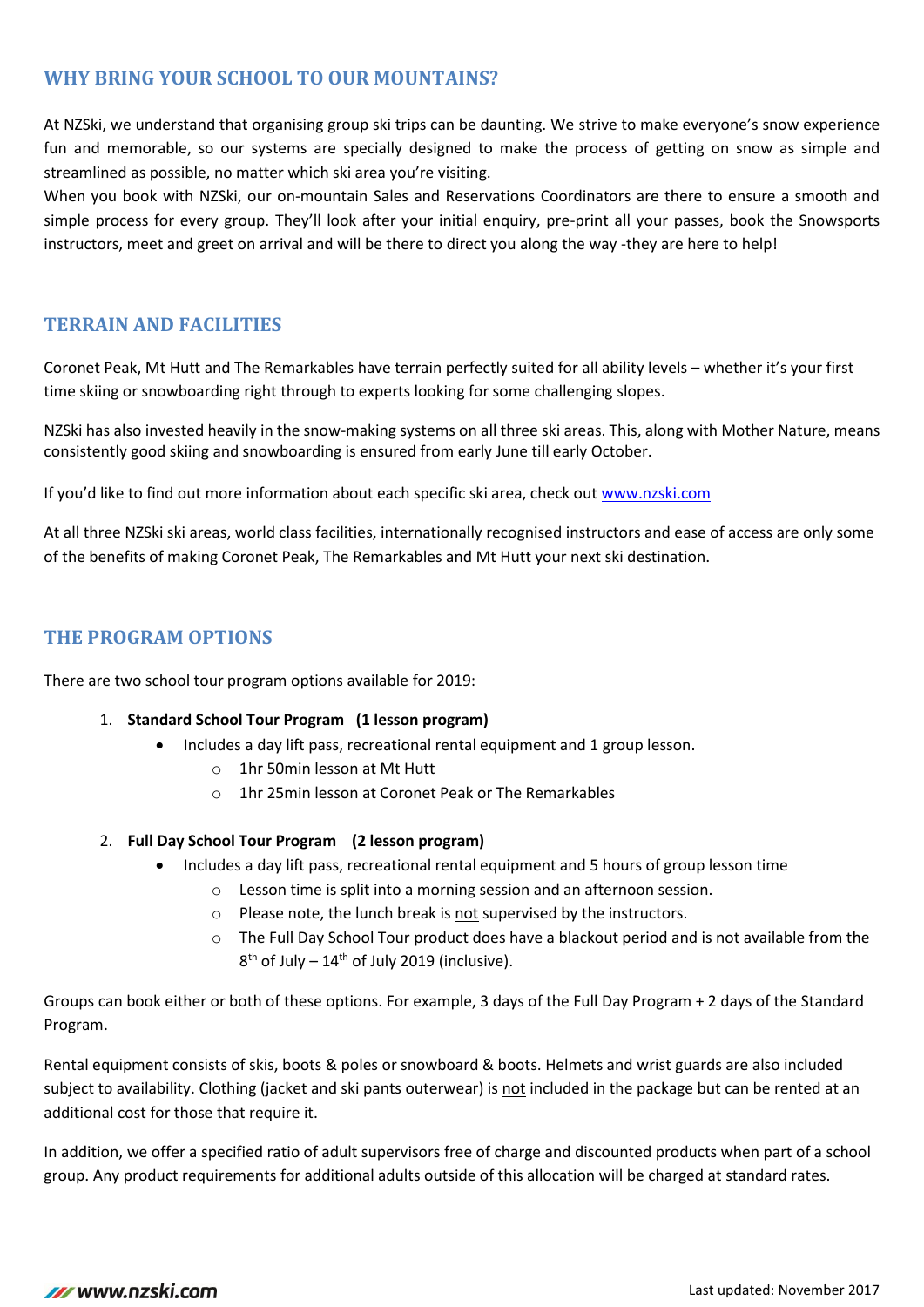# **LIFT PASSES (***mypass***)**

All three ski areas use the *mypass*ticketing system. *mypass* replaces the paper and wire ticket with an advanced electronic system that stores all your lift tickets, equipment rental, lessons, and personal snow stats on a single RFID card. When you pre-book your group with us, our Sales and Reservations Coordinators will have your passes ready and waiting for you on the NZSki area that you plan on visiting on the first day of your trip.

*Mypass* stores your rental profile (height, weight shoe size, ability level etc) after your first visit, so anytime you collect rental equipment from one of our ski areas our rental teams will know exactly what you need and get you out on snow faster.



At each chair lift, your *mypass* is automatically scanned as you pass through the access gate. There's no manual checking so your *mypass* stays in your pocket.

# **RENTAL EQUIPMENT**

All NZSki ski areas have the revolutionary HEAD BYS ski fitting system which makes the rental fitting process much more efficient, especially for large groups. This means more time on snow!

The use of helmets is highly recommended and is included in the package for all school groups (subject to availability).

We provide FREE overnight storage for our rental equipment when you visit on consecutive days, which means you don't have to carry all the gear back to your accommodation each night. If the group is taking a day off between ski days, the equipment needs to be returned back to rentals and collected again on the next visit. We will do our best to hold the gear aside if possible but cannot guarantee this.

Please note that we do not hire gloves, goggles, sunglasses or beanies at our ski areas. Individuals should bring their own. There are retail shops on each ski area where these items can be purchased if forgotten.

# **SNOWSPORTS LESSONS**

As a part of your itinerary, all school groups will take part in Ski and Snowboard lessons to ensure the safety and maximize the learning for all participants. All NZSki's Snowsports Schools conform to ISIA (International Ski Instructors Association) standards of equivalency in the application of Ski and Snowboard methodology.

NZSki's three Snowsports schools at Coronet Peak, The Remarkables and Mt Hutt ski areas are active members of NZSIA and support these organisations and many of our staff achieve and maintain their qualifications through them. We pride ourselves on employing the world's best instructors, all of which are certified by a broad section of ISIA member organizations, bringing a global perspective to our lessons, while ensuring students receive the level of consistency and quality ISIA governance mandates.

Our instructors are qualified, many to the highest levels and many have supplemented their certification with specialist accreditations in the areas of Children's Instruction, Race, and Free-Ride, including F.I.S. licenses and credentials.

At the beginning of each season NZSki confirms instructor membership and credentials to ensure currency and proficiency. We also require all our staff to undergo a clean slate check with the NZ Police prior to commencing work.

We take these measures to ensure the very best in quality Snowsports Instruction.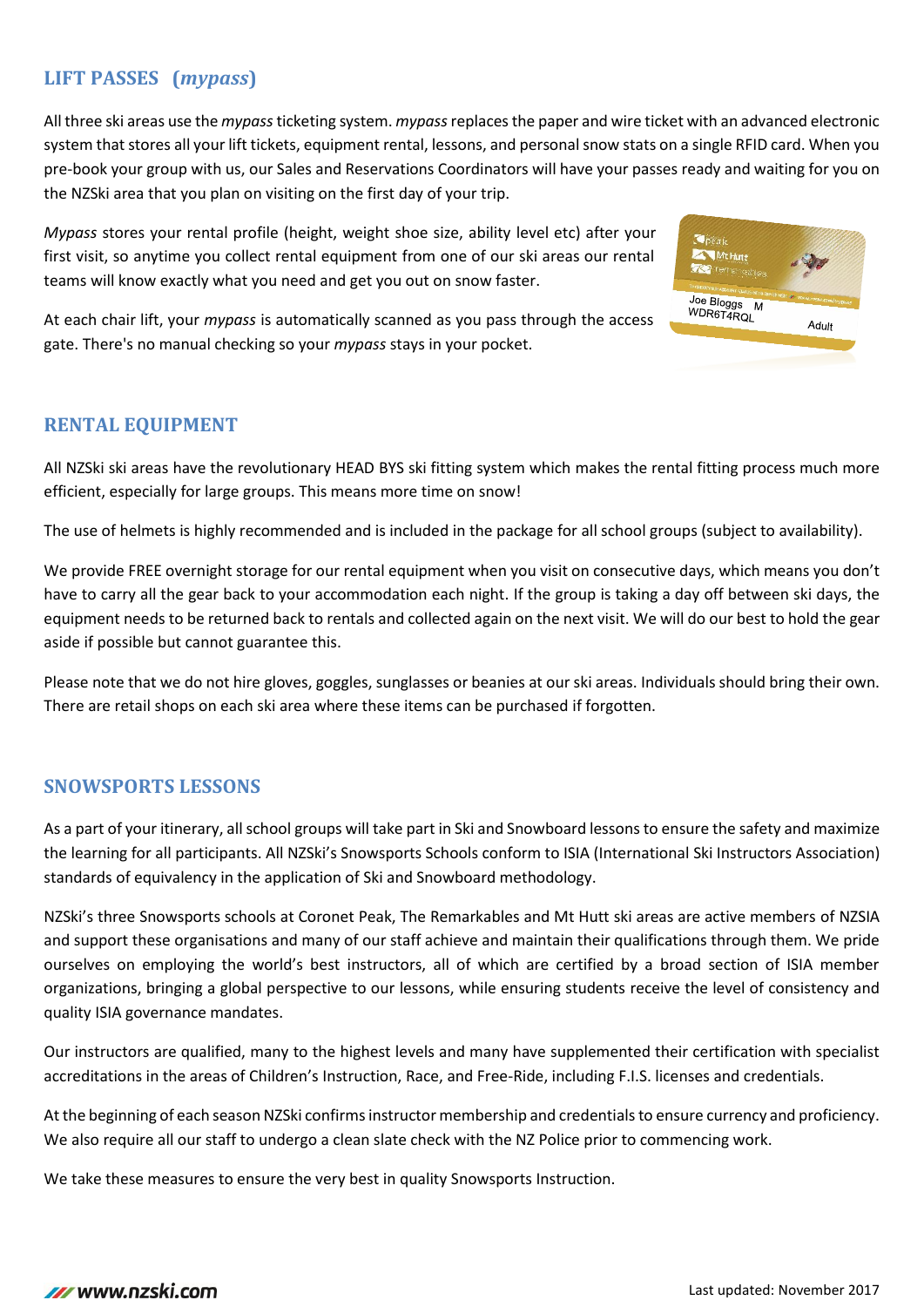# **MAKING A BOOKING**

Once the itinerary for a group has been planned out, you will need to book in your ski days by emailing through a **booking request**.

On any given day, each ski area has a limited capacity for school groups (approx. 150-250 students per day), so it's important to book in your ski days early, especially during the school holidays.

If a group is planning to visit more than one of our ski areas during their trip, email one booking request to the ski area that they plan to visit first. Include in the request all the days they wish to ski at Coronet Peak, Mt Hutt and The Remarkables.

The booking request should include the following details:

- School Name
- Indicative number of students and supervisors
- Dates you would like to visit each of our ski areas
- For each day, which program option would you like (Standard or Full Day program)

| <b>Sales and Reservations Contact Details</b> |                        |                       |                        |  |  |
|-----------------------------------------------|------------------------|-----------------------|------------------------|--|--|
| <b>Summer Phone Number</b>                    | Mt Hutt                | <b>Coronet Peak</b>   | <b>The Remarkables</b> |  |  |
| October - May                                 | school@mthutt.co.nz    | schooltours@nzski.com | schooltours@nzski.com  |  |  |
| $T: +64(0)$ 3 450 1970                        | $T: +64(0)$ 3 307 6315 | $T: +64(0)$ 3 4501983 | $T: +64(0)$ 3 4501983  |  |  |

If the requested dates and lesson times are available we will create the reservation and send you confirmation back via email.

The Sales & Reservations Coordinator will then supply you with an information template which needs to be completed and returned via email 2 weeks before the group's first day on snow.

Information contained in template will ask for:

- School Group Leader contact details *(must be travelling with the group)*
- Names of adult supervisors
- # of students skiing / # of students snowboarding
- Ski or snowboard ability level for each student
- Any additional requirements

If we cannot confirm your requested dates and due to reaching capacity; we will work with you to try and fit the group in a different time slot or day.

Once the information template is returned we will finalise the booking and advise lesson start times for each day. You may now also enter the booking into the NZSki Agent Website to manage payment.

# **PAYMENT**

The total charge will be calculated on confirmed numbers supplied by the school 48 hours prior to arrival. Payment can be made by cash, credit card or bank transfer (please allow an extra 3 business days for a bank transfer to clear). Full payment must be received prior to mypass cards being distributed.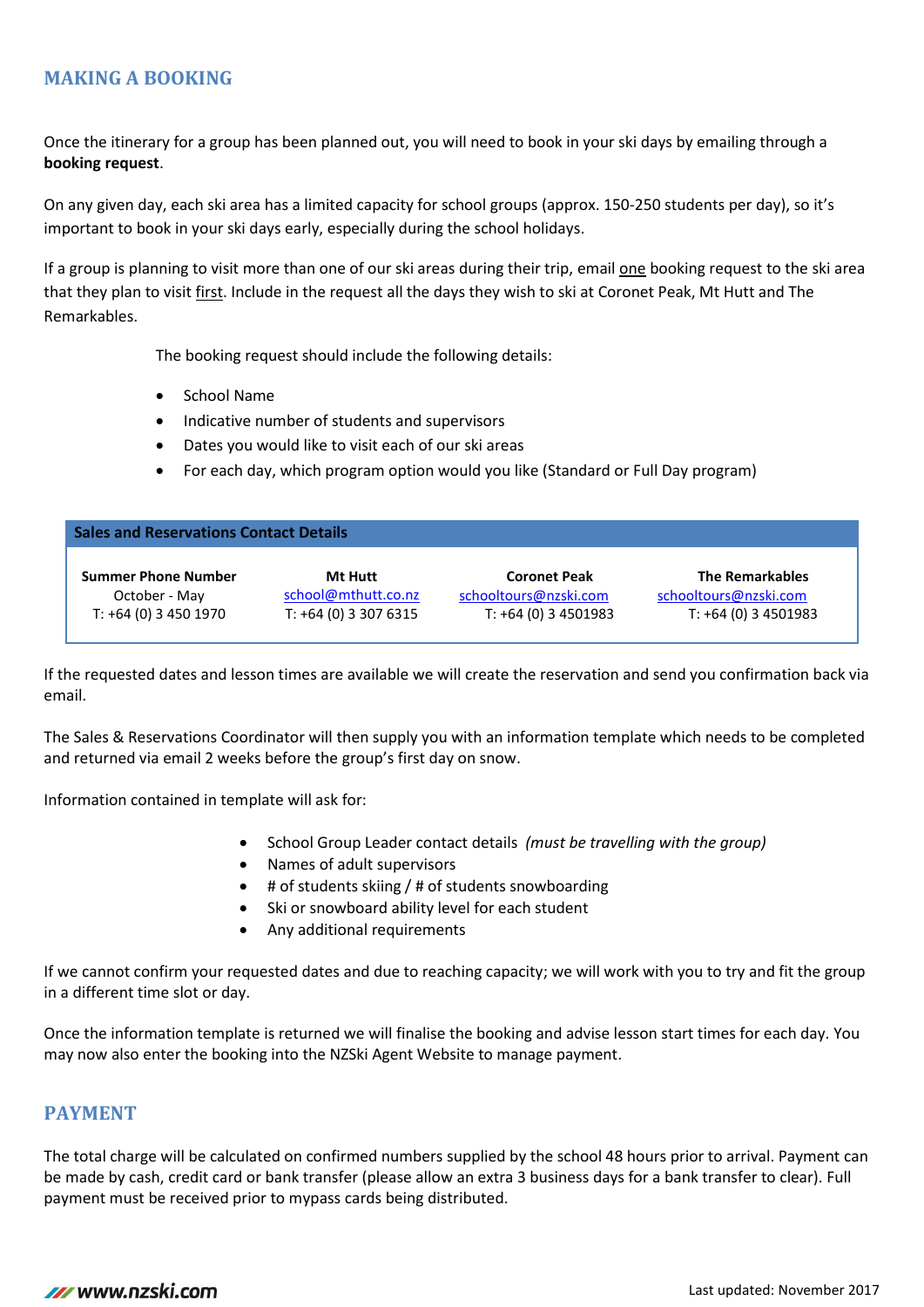# **CHANGES AND REFUNDS**

#### **Bookings are strictly non-refundable and non-transferable from the group's first day on snow.**

Any changes to your booking before the group's first date on snow must be approved by the Sales and Reservations coordinator.

We highly recommend everyone purchases comprehensive Travel Insurance that includes ski and snowboarding activities.

If the school wishes to make a claim with their insurance provider for products not utilised, we can provide a letter of confirmation if required. Please contact the Sales and Reservations Coordinators for this.

# **CONTINGENCY PLANNING & CLOSED DAYS**

Naturally, we operate in a very changeable winter alpine environment where the weather and snow conditions can change rapidly. We have access to extensive weather modelling and forecasting data that our Ski Area Managers and Operations staff will use to make decisions about the operation of the ski areas. However, it's not an exact science and conditions can change at any time without warning.

To find out the status of the ski areas and access road conditions the first Snow Report for each ski area will be updated at approximately 6:30am daily. If there are any changes throughout the day, the Snow Report will be updated. For the most up to date information please check the Snow Reports here: [www.nzski.com](http://www.nzski.com/)

The safety of our staff and our guests is our highest priority so there are times where lifts may be subject to 'wind hold' or we feel it's best to close the ski area for the day. If the ski area the group has booked to visit is operational, the school programme and group lessons will go ahead as planned, unless otherwise advised but our Sales and Reservations team. **Note that the Sales and Reservations coordinators hours of operation are 8:30am – 4pm daily.**

In Queenstown, we are fortunate that the mountains very rarely close due to poor weather. However, if the ski area you have booked to visit is closed for the day, we will try to reschedule your visit at our other ski area. If that is not possible, we will reschedule for another day. If neither option is possible, we will refund you for the day missed.

Mt Hutt is a little more prone to adverse conditions that force us to close the mountain. Again, if you have booked to visit and Mt Hutt is closed for the day, we will try to reschedule your visit. If that is not possible we will refund you for the day missed.

If your group experiences a closed day at a non-NZSki mountain, please contact the NZSki schools and groups coordinators if you want to try to bring this group to one of our ski areas instead. Where possible, we may be able to accommodate your group at one of our mountains. This must be arranged with the Schools and Groups Coordinator BEFORE the group makes their way to our ski area. If we are able to accommodate the extra day, it will be charged as an extra day at the school tour rate. We are unable to 'transfer' a previously booked day.

# **PROGRAM DETAILS**

The following pages will outline the program inclusions and the terms and conditions in more detail. If you have any further questions, please don't hesitate to contact us.

Please note, this document replaces any past agreements with NZSki and outlines terms of service with regards to international school groups for the 2018 winter season.

We look forward in making your school ski and snowboard trips to New Zealand a fun and memorable experience!

# **M** www.nzski.com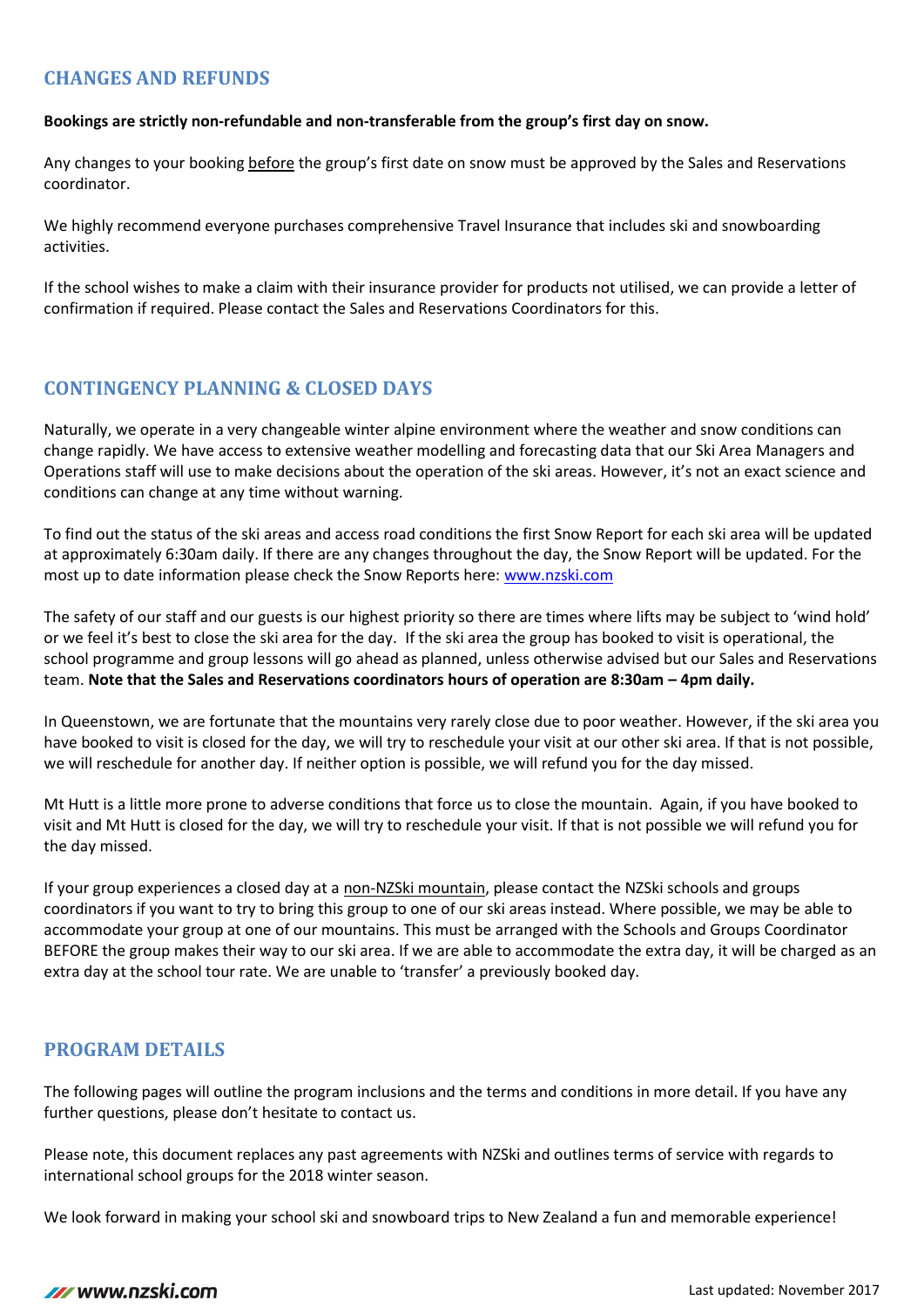| <b>International School Tour Program</b>                                                                       | 1 Lesson Package (Standard)                                                                                                                                                                                                                                                                                                                           | 2 Lesson Package (Full Day)                                                                                                                                                                                                     |  |
|----------------------------------------------------------------------------------------------------------------|-------------------------------------------------------------------------------------------------------------------------------------------------------------------------------------------------------------------------------------------------------------------------------------------------------------------------------------------------------|---------------------------------------------------------------------------------------------------------------------------------------------------------------------------------------------------------------------------------|--|
| <b>Minimum Group Size</b>                                                                                      | 15+ Students                                                                                                                                                                                                                                                                                                                                          |                                                                                                                                                                                                                                 |  |
| <b>Student Age</b>                                                                                             | <b>Attending Secondary School</b><br>11-18 years old                                                                                                                                                                                                                                                                                                  |                                                                                                                                                                                                                                 |  |
| Retail Student Price (per day in NZD\$)                                                                        | \$115                                                                                                                                                                                                                                                                                                                                                 | \$149                                                                                                                                                                                                                           |  |
| <b>INCLUSIONS</b>                                                                                              |                                                                                                                                                                                                                                                                                                                                                       |                                                                                                                                                                                                                                 |  |
| <b>Lift Access</b>                                                                                             | <b>Full Mountain Day Pass</b>                                                                                                                                                                                                                                                                                                                         | ✔ Full Mountain Day Pass                                                                                                                                                                                                        |  |
| <b>Rental Equipment - Recreational</b><br>Skis, Boots and poles<br>➤<br>➤<br>Snowboard, boots and wrist guards | $\checkmark$                                                                                                                                                                                                                                                                                                                                          | $\checkmark$                                                                                                                                                                                                                    |  |
| <b>Rental Helmet</b>                                                                                           | ✓                                                                                                                                                                                                                                                                                                                                                     | ✓                                                                                                                                                                                                                               |  |
| <b>Rental Clothing</b>                                                                                         | $\boldsymbol{\mathsf{X}}$<br>Jacket and Pants hire available at an additional cost                                                                                                                                                                                                                                                                    | X<br>Jacket and Pants hire available at an additional cost                                                                                                                                                                      |  |
| <b>Group Lessons</b>                                                                                           | 1 lesson                                                                                                                                                                                                                                                                                                                                              | 2 lessons                                                                                                                                                                                                                       |  |
| <b>Lesson Duration</b>                                                                                         | 1 hour, 25 minutes at Coronet Peak<br>1 hour, 25 minutes at The Remarkables<br>1 hour, 50 minutes at Mt Hutt                                                                                                                                                                                                                                          | <b>All Mountains</b><br>5 hours tuition split into 2 lessons                                                                                                                                                                    |  |
| <b>Lesson Times</b>                                                                                            | To be advised by the Sales and Reservations<br>Coordinator                                                                                                                                                                                                                                                                                            | To be advised by the Sales and Reservations<br>Coordinator                                                                                                                                                                      |  |
| <b>School Holiday Blackout</b><br>(product not valid for use during this time)                                 | <b>NO</b>                                                                                                                                                                                                                                                                                                                                             | <b>YES</b><br>8 <sup>th</sup> July - 14 <sup>th</sup> July 2019 (inclusive)                                                                                                                                                     |  |
|                                                                                                                |                                                                                                                                                                                                                                                                                                                                                       | Book consecutive days of the full day program and<br>we will endeavour to provide the same instructor(s)<br>for your group on those days, even if the group<br>moves between Coronet Peak and The Remarkables<br>in Queenstown. |  |
| <b>Benefits</b>                                                                                                | For every 10 paying students:<br>1 adult receives a day lift pass, recreational rental equipment and a group lesson free of charge.<br>٠<br>1 adult receives a day lift pass, recreational rental equipment and a group lesson at the student price.<br>eg. a group of 44 students will be entitled to 4 adults FOC and 4 adults at the student rate. |                                                                                                                                                                                                                                 |  |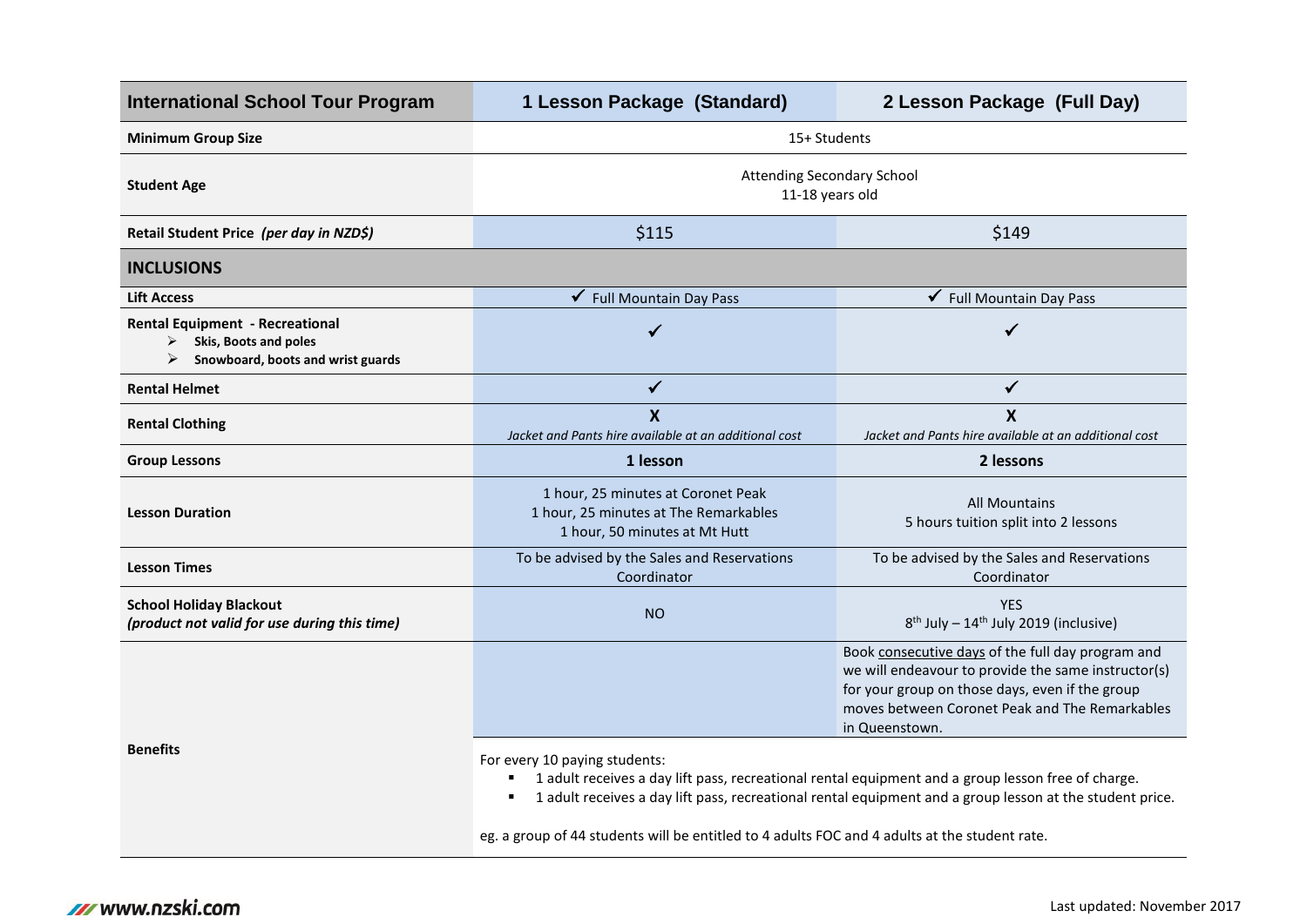# **School Tours** (booked Directly with NZSki), **Terms & Conditions**

#### **1. Booking Process**

- a. The School must email a booking request to the Sales & Reservations Coordinator at the ski area that the group plans on visiting on their first day.
- b. Please advise the name of the group, roughly how many students/supervisors, what dates and ski areas you'd like to book and if they want the standard of full day programme. If the requested dates and lesson times are available NZSki will create the reservation and send you confirmation.
- c. The Sales & Reservations Coordinator will supply the Schools with an information template which needs to be completed for every group and returned via email 2 weeks before the first day on snow.
	- a. Information contained in template is;
		- i. Group Leader contact details
		- ii. Adult FOC and Adult at student rate names
		- iii. Student ability levels
- d. We have limited availability during the Australian and New Zealand School holidays in July and September. Where your preferred day and lesson time is not available; we will work with you to fit the group in a different time slot or a different day.

#### **2. Payment**

- a. The total charge will be calculated on confirmed numbers supplied by the school 48hrs prior to arrival.
- b. A payment must be received prior to mypass cards being distributed.
- c. Payment methods include:
	- i. Credit Card
	- ii. Bank Transfer
		- 1. If you would like to pay via bank transfer, please allow an extra 3 business days for funds to clear
	- iii. Cash
- d. If extra students arrive on the first ski day, NZSki will require payment for the additional students before distributing their mypass cards.

#### **3. Refunds**

- a. Products are non-transferrable and non-refundable unless the following instances occur:
	- i. Mountain is closed
	- ii. Absence due to injury /illness if presented with a medical certificate.
		- 1. Refunds must be requested on the day of your visit and will be processed at the end of the day either through EFTPOS or Cash.

#### **4. Contingency Planning (Closed days)**

- a. In Queenstown closed days are very rare, however, if the ski area you have booked to visit is closed, we will try to reschedule your visit at our other ski area. If that is not possible we will reschedule for another day.
- b. If neither option above are possible, we will refund you for the day missed.

#### **5. Contingency Planning (Bad Weather days**)

- a. Please check on www.nzski.com for the most up to date mountain information
- b. Please note if the mountain is operational lessons will go ahead as planned.

#### **6. Snowsports Lessons**

- a. Snowsports lessons duration; as per the programme tables above.
- b. Standard Product Lesson Times Coronet Peak and The Remarkables
	- i. There are two daily slots at Coronet Peak and The Remarkables which schools can be allocated to on the Standard School Tour product. 9.00am, or 2.00pm depending on the groups' ability level and load during the days.
	- ii. The slot they are allocated depends on their ability level and how many days skiing they have had. Generally, we will allocate beginners to morning lessons and groups on the  $3^{rd}$  + day to afternoon lessons.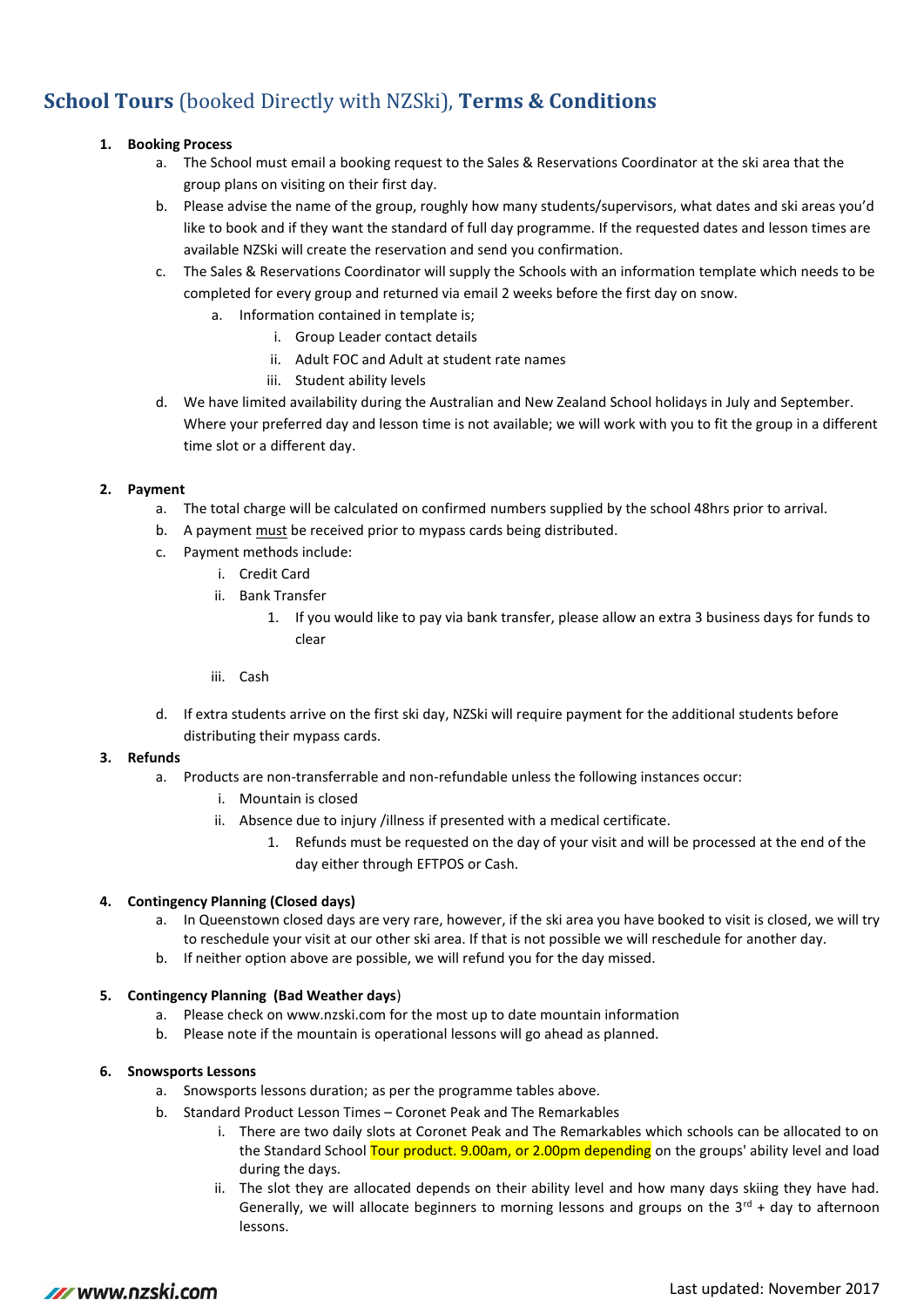- c. Standard Product Lesson Times Mt Hutt
	- i. There are three daily slots at Mt Hutt which schools will be allocated to on the Standard School tour Product. 9.00am, 11.00am or 1.30pm depending the group's ability level and load during the days.
	- ii. The slot they are allocated depends on their ability level and how many days skiing they have had. Generally, we will allocate beginners to morning lessons and groups on the  $3^{rd}$  + day to 11.00am and 1.30pm lessons.
- d. Full Day Lesson Programme start times are **9am 12pm and 1:30pm 3:30pm. Lunch** break is unsupervised.
- e. In the event of late arrival to your stated lesson time because of:
	- i. Transportation
	- ii. Rentals
	- iii. Or any other circumstance outside of our control
		- Where possible the Snowsports School will re-arrange lesson times in conjunction with your group coordinator.
- f. The minimum age for Skiing is 5 years and the minimum age for Snowboarding is 8 years.
- g. Although it is our goal, we cannot guarantee the same instructor for each day of your visit.
- h. Group size target of 10 students of similar ability per instructor.
	- i. Group sizes may be in the range of  $5 12$  students depending on ability and the spread of abilities across the wider group.
	- ii. Where possible and when practical, we will merge groups to ensure group ratios are met and lessons can be delivered at the stated time.
- i. If group sizes are below 5 students we may ask them to join regular public lessons;
	- i. If the student is 15 years or younger, we may ask them to join in youth lessons at 10am. (Lesson length 2hrs 25mins)
	- ii. If students are 16 years or older, we may ask them to join in adult lessons at 10.20am. (Lesson length 1hr 50mins)
	- iii. If students are attending one of these lessons, please collect ticket from the Sales & Reservations Coordinator in the morning.
- j. Teachers are entitled to lessons and may do one of the following ;
	- i. If they are the same ability as students, they may join in with the group
	- ii. If there is no suitable student group, the teacher may join adult group lessons at 10.20am. (standard lesson Terms and Conditions do apply)
- k. As there is limited availability with respect to lessons and any request to change mountain or lesson times must be confirmed by NZSki and will only be considered on as space available basis.
- l. Stated times are departure times. Please ensure teachers have students organised in their groups, with equipment and ready to go at least ten (10) minutes prior to this time.
	- i. Delayed departures mean that lessons will be shortened.

#### **7. Rental**

- a. Once you have collected your mypass cards from the Sales & Reservations Coordinators please proceed directly to Rentals.
- b. Rentals are open from 8.00am at Coronet Peak and 8.15am at Mt Hutt and The Remarkables on the day of your visit.
- c. If the school is having a day off between ski days, please contact the Rentals Head of Department as equipment may have to be returned before departing the mountain.
- d. For safety reasons, we recommend all children wear helmets as part of the school skiing program.
- e. Helmets are included as part of the rental program (limited stock available).
- f. Wrist guards are available at no extra charge for those hiring Snowboards and are highly recommended for all snowboarders, but limited is stock available.
- g. NZSki ski areas do not have waterproof gloves, goggles, sunglasses or warm hats available for rent. All individuals must bring their own, alternatively these items can be purchased from our retail stores.
- h. Boots may be taken off the mountain and stored at your accommodation to dry overnight except when point 7c applies
- i. As per the Terms & Conditions of the rental agreement, the renter is liable for the cost of replacement if equipment is lost or stolen, and the cost to repair the equipment if damaged.